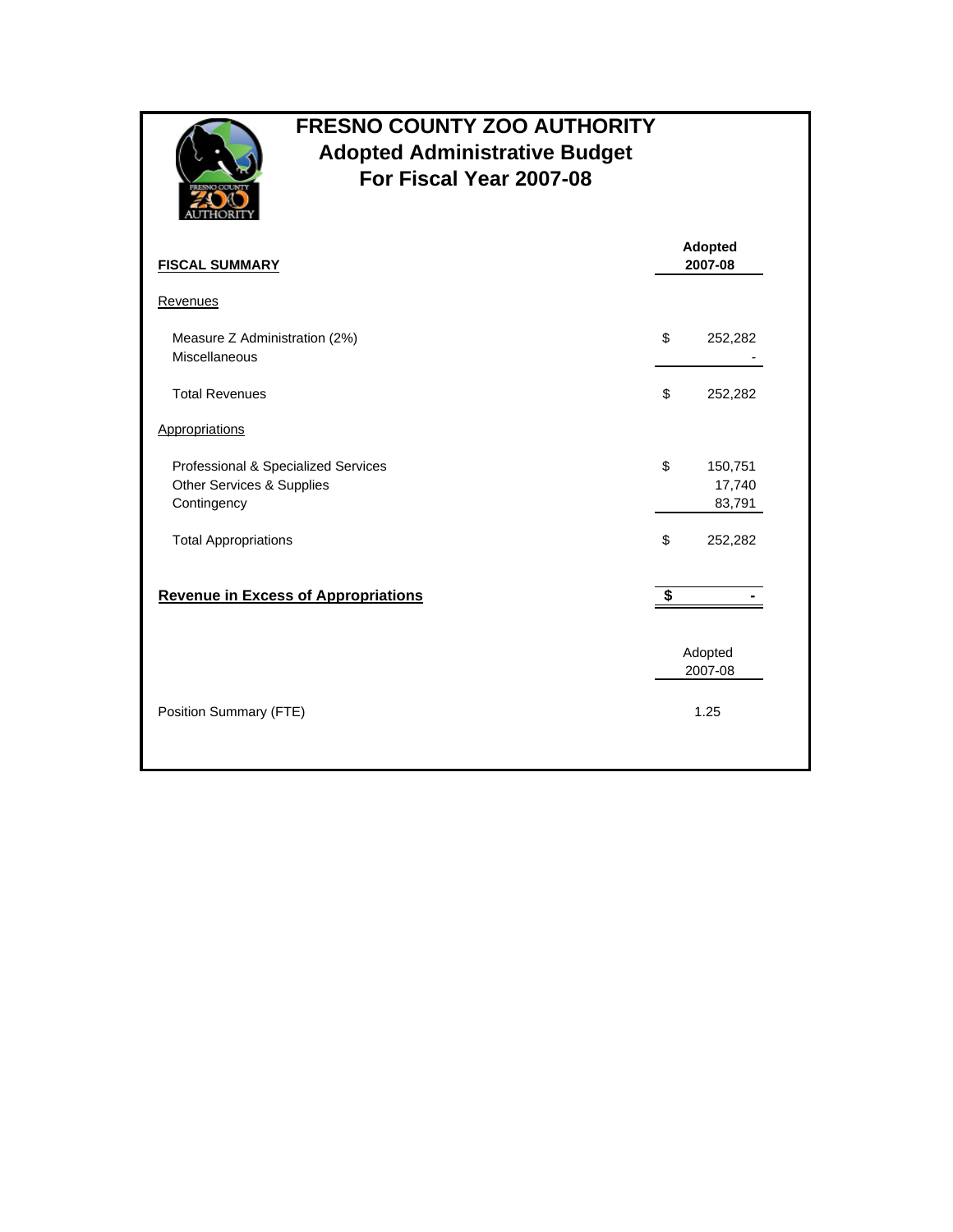## **Fresno County Zoo Authority Fiscal Year 2007-2008 Administrative Budget**

## **Adopted Account Description 2007-2008** Telephone Charges 600 \$ 500 Memberships 1,000 Office Expense 5,000 Postage 1,500 PeopleSoft Financials Chg 740 Professional & Specialized Services 150,751 Data Processing Services 3,000 Publications & Legal Notices 1,000 Trans, Travel & Education 6,000 5,000 Total Services and Supplies 168,491 Contingency 83,791 Total Contingency **83,791** Budget Unit Total 252,282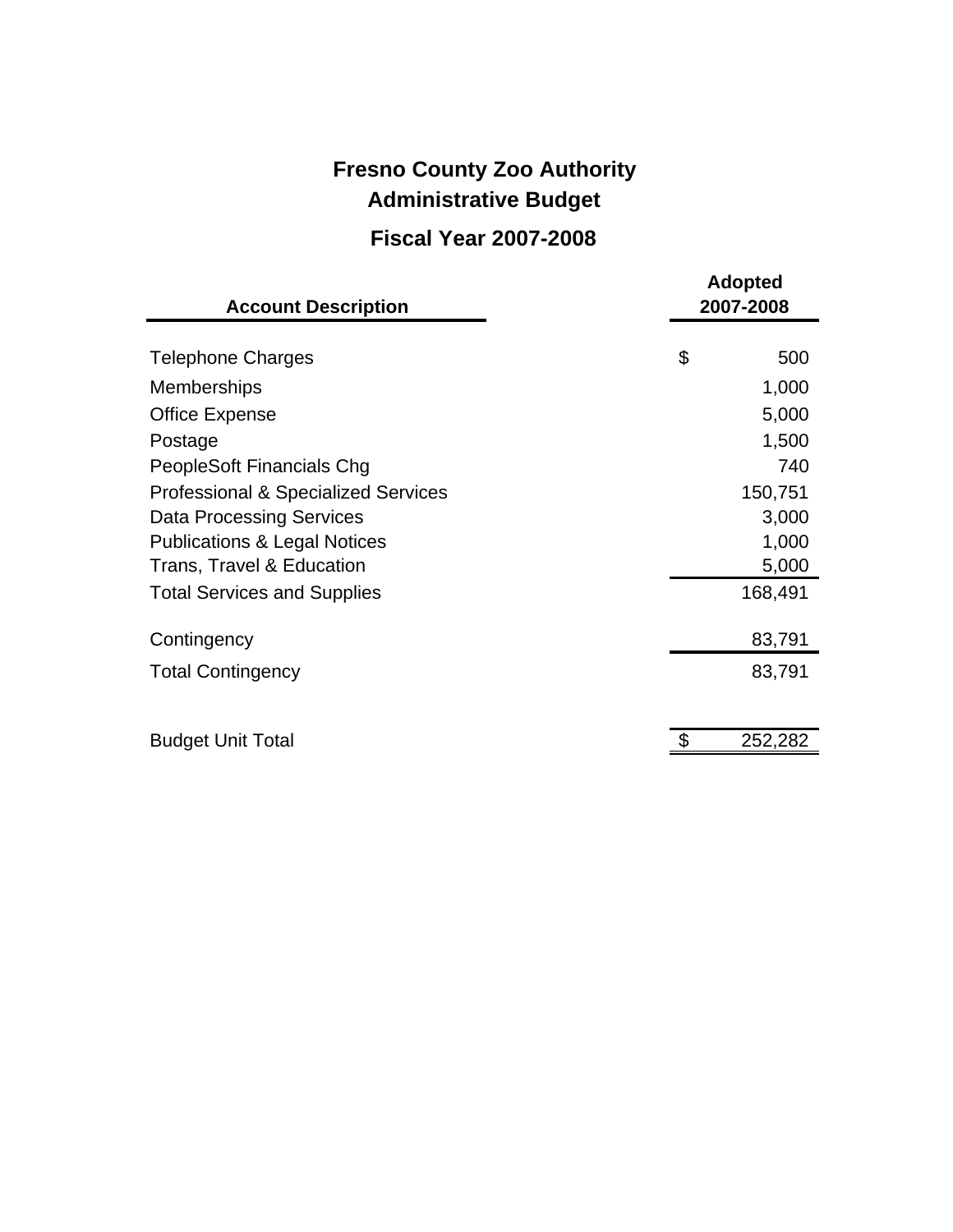| <b>FRESNO COUNTY ZOO AUTHORITY</b>           |  |  |  |
|----------------------------------------------|--|--|--|
| <b>FY 2007-08 Budget</b>                     |  |  |  |
| <b>Professional and Specialized Services</b> |  |  |  |
| <b>Full-Time Equivalent (FTE)</b>            |  |  |  |
|                                              |  |  |  |
| <b>POSITIONS</b>                             |  |  |  |
| <b>APPROVED*</b>                             |  |  |  |

| Analyst - Coordinator                                                                                                                                | 0.50 |
|------------------------------------------------------------------------------------------------------------------------------------------------------|------|
| Senior Accountant                                                                                                                                    | 0.05 |
| Accountant I                                                                                                                                         | 0.30 |
| Accountant II                                                                                                                                        | 0.20 |
| Accounting & Financial Division Chief                                                                                                                | 0.05 |
| Deputy County Counsel IV                                                                                                                             | 0.10 |
| <b>Clerk to Board of Supervisors</b>                                                                                                                 | 0.05 |
| <b>TOTAL APPROVED FTE POSITIONS</b>                                                                                                                  | 1.25 |
| *Not Employees of Fresno County Zoo Authority. Services provided through<br>a contract with Fresno County for staff and other professional services. |      |